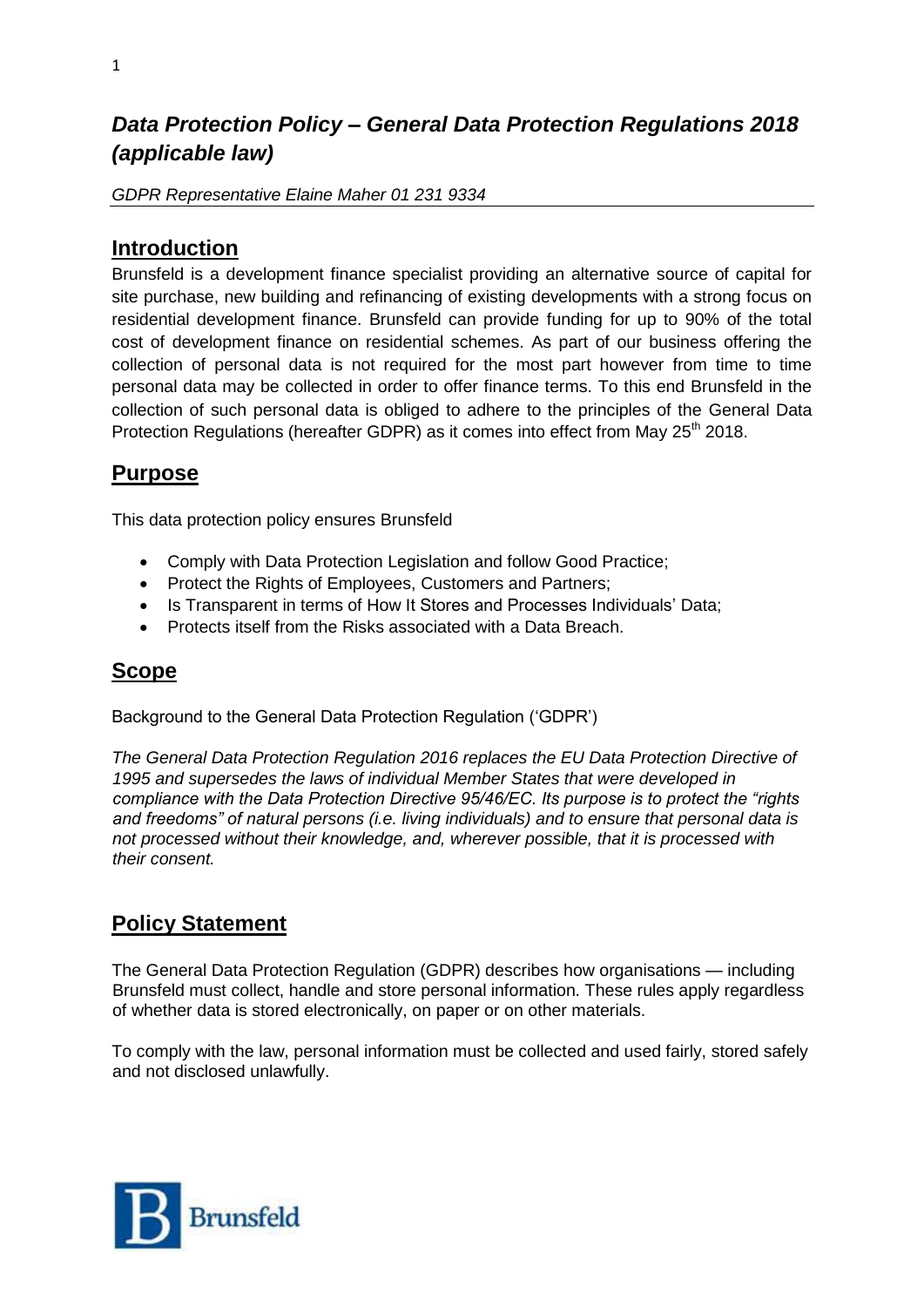# *The GDPR Is Underpinned by Six Important Principles Requiring That Personal Data Be:*

- 1. Processed lawfully, fairly and in a transparent manner;
- 2. Collected for specified, explicit and legitimate purpose;
- 3. Adequate, relevant and limited to what is necessary;
- 4. Accurate and where necessary, kept up to date;
- 5. Retained only for as long as necessary;
- 6. Processed in an appropriate manner to maintain security.

The Management of Brunsfeld located at 62A Terenure Road North, Terenure, Dublin 6W D6W CF54 are committed to compliance with all relevant EU and Member State laws in respect of personal data, and the protection of the "rights and freedoms" of individuals whose information Brunsfeld collects and processes in accordance with the General Data Protection Regulation (GDPR).It should be noted that it is on the rare occasion that this firm collects and processes personal data but when it is required for the provision of a finance contract we take privacy very seriously.

The GDPR and this policy are applicable to all Brunsfeld personal data processing functions, including those performed on customers', clients', employees', suppliers' and partners' personal data, and any other personal data the organisation processes from any source.

The GDPR representative is responsible for reviewing the register of data processing annually, in light of any changes to Brunsfeld activities (as determined by changes to the data inventory register and the management review) and to any additional requirements identified by means of data protection impact assessments (DPIA's).

Partners and any third parties working with or for Brunsfeld and who have or may have access to personal data, will be expected to have read, understood and to comply with this policy.

No third party may access personal data held by Brunsfeld without having first entered into a data confidentiality agreement (Reference completion of Data Processing Checklist), which imposes obligations on the third party no less onerous than those to which Brunsfeld is committed, and which gives Brunsfeld the right to audit compliance with the agreement.

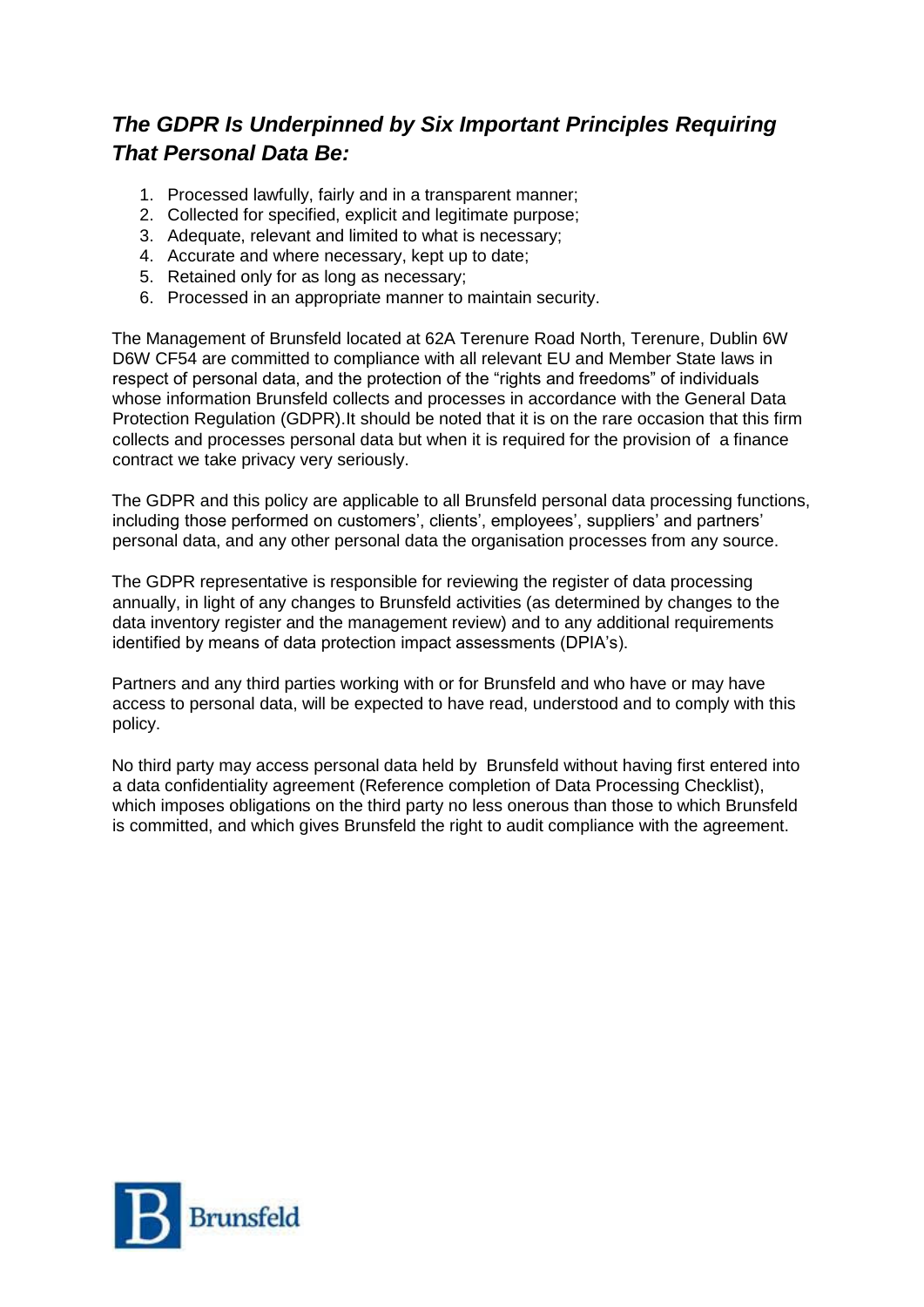# *Privacy Policy - Data Protection Principles*

### *1. Be processed lawfully, fairly and in a transparent manner*

The GDPR has increased requirements about what information should be available to data subjects, which is covered in the 'Transparency' requirement.

Transparently – the GDPR includes rules on giving privacy information to data subjects in Articles 12, 13 and 14. These are detailed and specific, placing an emphasis on making privacy notices understandable and accessible. Information must be communicated to the data subject in an intelligible form using, clear and plain language.

The specific information that must be provided to the data subject must, as a minimum, include:

- the identity and the contact details of the controller and, if any, of the controller's representative;
- the contact details of the GDPR representative ;
- the purposes of the processing for which the personal data are intended as well as the legal basis for the processing;
- the period for which the personal data will be stored;
- the existence of the rights to request access, rectification, erasure or to object to the processing, and the conditions (or lack of) relating to exercising these rights, such as whether the lawfulness of previous processing will be affected;
- the categories of personal data concerned;
- the recipients or categories of recipients of the personal data, where applicable;
- where applicable, that the controller intends to transfer personal data to a recipient in a third country and the level of protection afforded to the data;
- any further information necessary to guarantee fair processing.

### *2. Personal data can only be collected for specific, explicit and legitimate purposes*

• Data obtained for specified purposes must not be used for a purpose that differs from those formally notified to the supervisory authority as part of Brunsfeld GDPR register of processing.

### *3. Personal Data must be adequate, relevant and limited to what is necessary*

- The GDPR representative is responsible for ensuring that Brunsfeld do not collect information that is not strictly necessary for the purpose for which it is obtained.
- All data collection forms (electronic or paper-based), including data collection requirements in new information systems, must include a fair processing statement or link to a privacy statement and be approved by the GDPR representative.
- The GDPR Representative will ensure that, on an *annual* basis all data collection methods are reviewed *to* ensure that collected data continues to be adequate, relevant and not excessive.

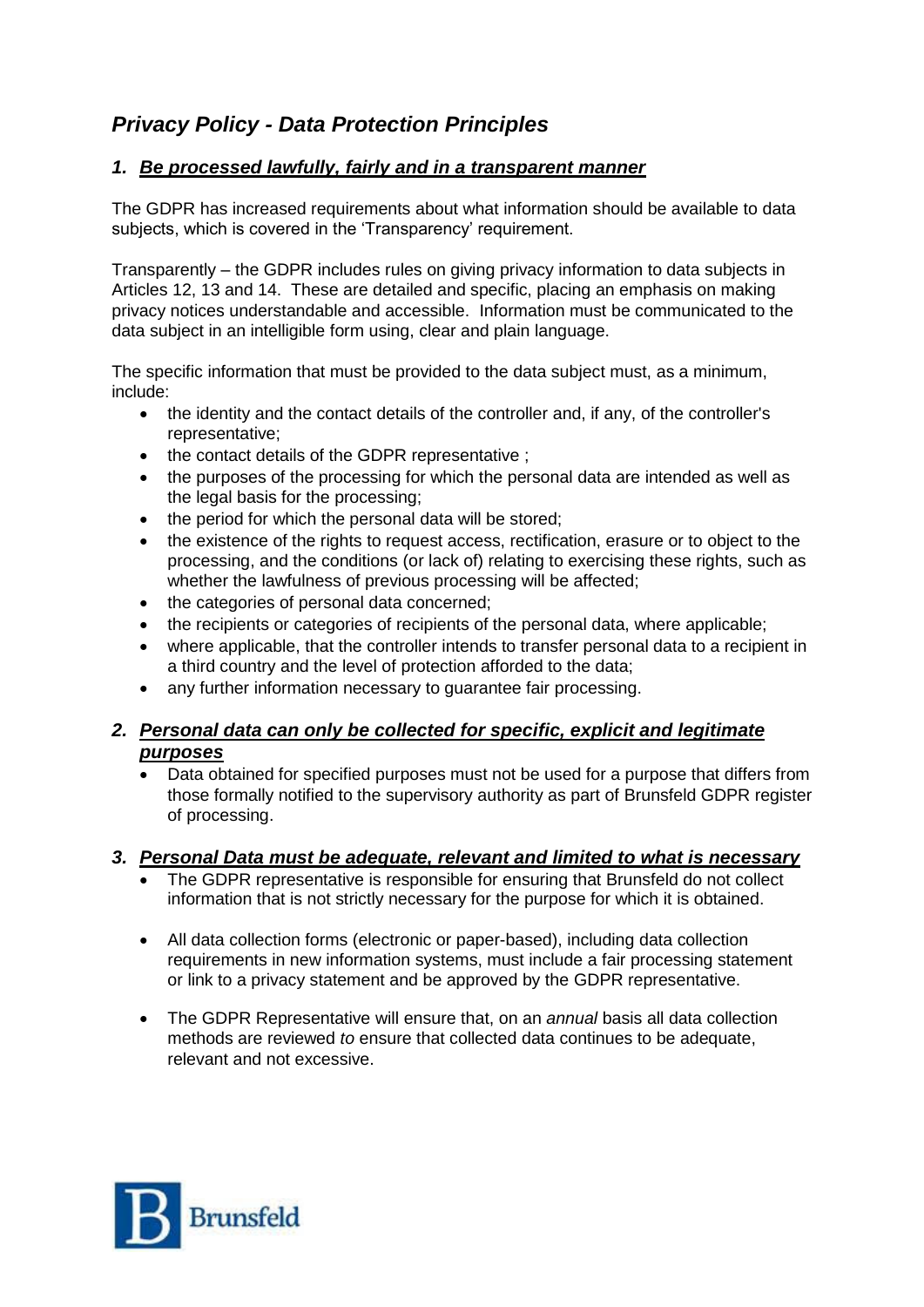### *4. Personal data must be accurate and kept up to date with every effort to erase or rectify without delay*

- Data that is stored by the data controller must be reviewed and updated as necessary. No data should be kept unless it is reasonable to assume that it is accurate.
- The GDPR representative is responsible for ensuring that all staff are trained in the importance of collecting accurate data and maintaining it.
- It is also the responsibility of the data subject to ensure that data held by Brunsfeldis accurate and up to date. Completion of a registration or application form by a data subject will include a statement that the data contained therein is accurate at the date of submission.
- The GDPR Representative is responsible for ensuring that appropriate procedures and policies are in place to keep personal data accurate and up to date taking into account, the volume of data collected, the speed with which it might change and any other relevant factors.
- On at least an annual basis, the GDPR Representative will review the retention dates of all the personal data processed by CFM Group.

### *5. Personal data must be kept in a form such that the data subject can only be identified for as long as is necessary for processing.*

- Where personal data is retained beyond the processing date, it will be minimised, encrypted/pseudonymised, in order, to protect the identity of the data subject, in the event of a data breach.
- Personal data will be retained in line with the Retention of Records Procedure and, once its retention date has passed, it must be securely destroyed, as set out in this procedure.
- The GDPR Representative must specifically approve any data retention that exceeds the retention periods defined in the Retention of Records Procedure, and must ensure that the justification is clearly identified, and in line with the requirements of the data protection legislation. This approval must be in written format

### **6. Processed in an appropriate manner to maintain security**

 In determining appropriateness, the GDPR representative, should also consider the extent of possible damage or loss that might be caused to individuals (e.g. staff or customers) if a security breach occurs, the effect of any security breach on Brunsfeld itself, and any likely reputational damage, including the possible loss of customer trust.

When assessing appropriate technical measures, the GDPR Representative will consider the following:

- Password protection:
- Automatic locking of idle terminals;
- Removal of access rights for USB and other memory media;

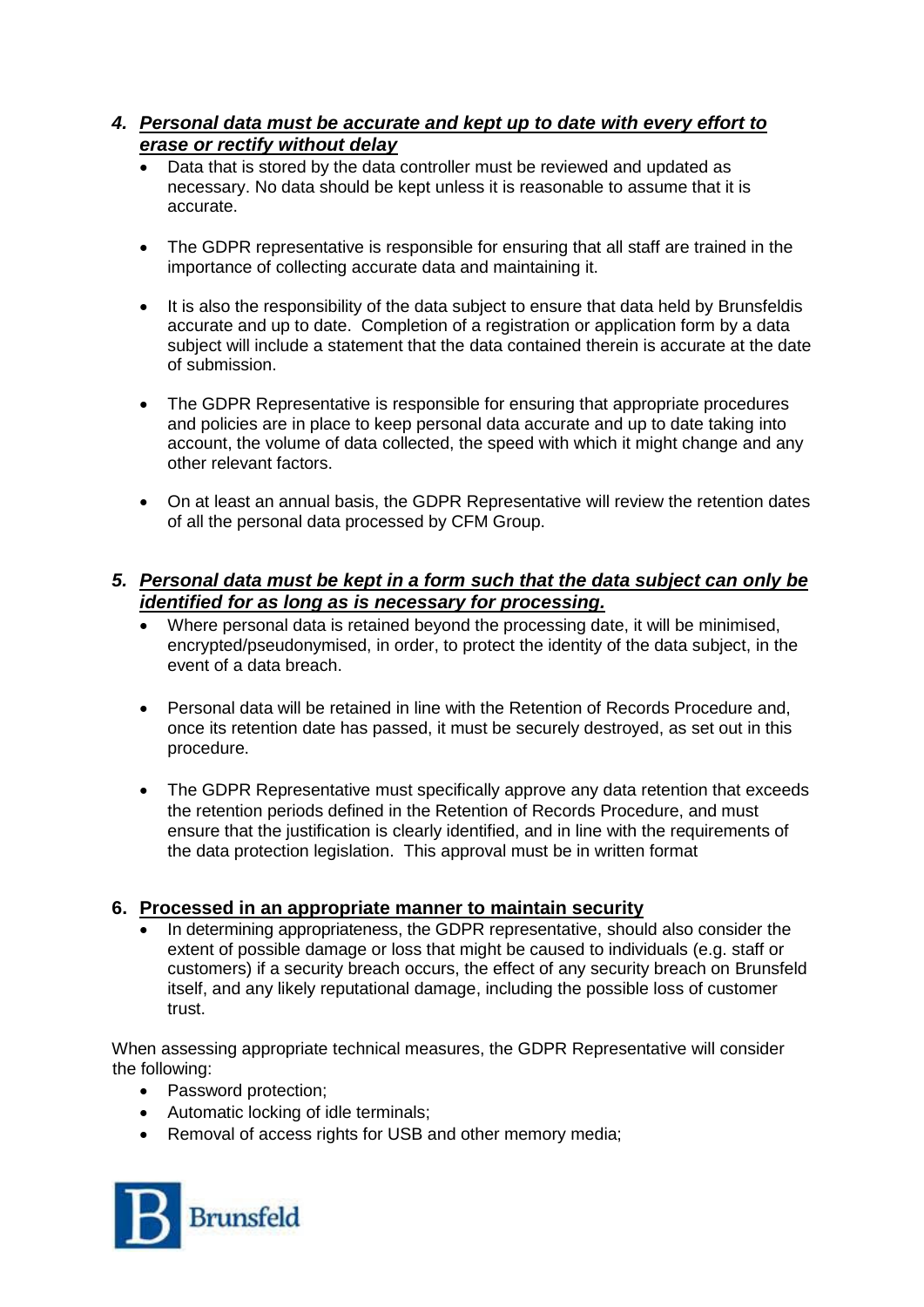- Virus checking software and firewalls;
- Role-based access rights including those assigned to temporary staff;
- Encryption of devices that leave the organisations premises such as laptops;
- Security of local and wide area networks;
- Privacy enhancing technologies such as pseudonymisation and anonymisation;
- Identifying appropriate international security standards relevant to CFM Group

When assessing appropriate organisational measures, the GDPR Representative shall assess

- The appropriate training levels throughout CFM Group.
- Measures that consider the reliability of employees (such as references etc.);
- The inclusion of data protection in employment contracts;
- Identification of disciplinary action measures for data breaches;
- Monitoring of staff for compliance with relevant security standards;
- Physical access controls to electronic and paper-based records;
- Adoption of a clear desk policy;
- Storing of paper-based data in lockable fire-proof cabinets:
- Restricting the use of portable electronic devices outside of the workplace;
- Restricting the use of employees own personal devices being used in the workplace;
- Adopting clear rules about passwords;
- Making regular backups of personal data and storing the media off-site;
- The imposition of contractual obligations on the importing organisations, to take appropriate security measures when transferring data outside the EEA.
- These controls have been selected, based on identified risks to personal data, and the potential for damage or distress to individuals whose data is being processed.

The GDPR includes provisions that promote accountability and governance. These compliment the GDPR's transparency requirements. The accountability principle in Article 5(2). requires to demonstrate that we comply with the principles and states explicitly that this is our responsibility.

# *Data Subjects' Rights*

Data subjects have the following rights regarding data processing, and the data that is recorded about them:

- To make subject access requests regarding the nature of information held and to whom it has been disclosed;
- To prevent processing likely to cause damage or distress;
- To prevent processing for purposes of direct marketing;
- To be informed about the mechanics of automated decision-making process that will significantly affect them;
- To not have significant decisions, that will affect them, taken solely by automated process;
- To sue for compensation if they suffer damage by any contravention of the GDPR;
- To act to rectify, block, erase, including the right to be forgotten, or destroy inaccurate data;

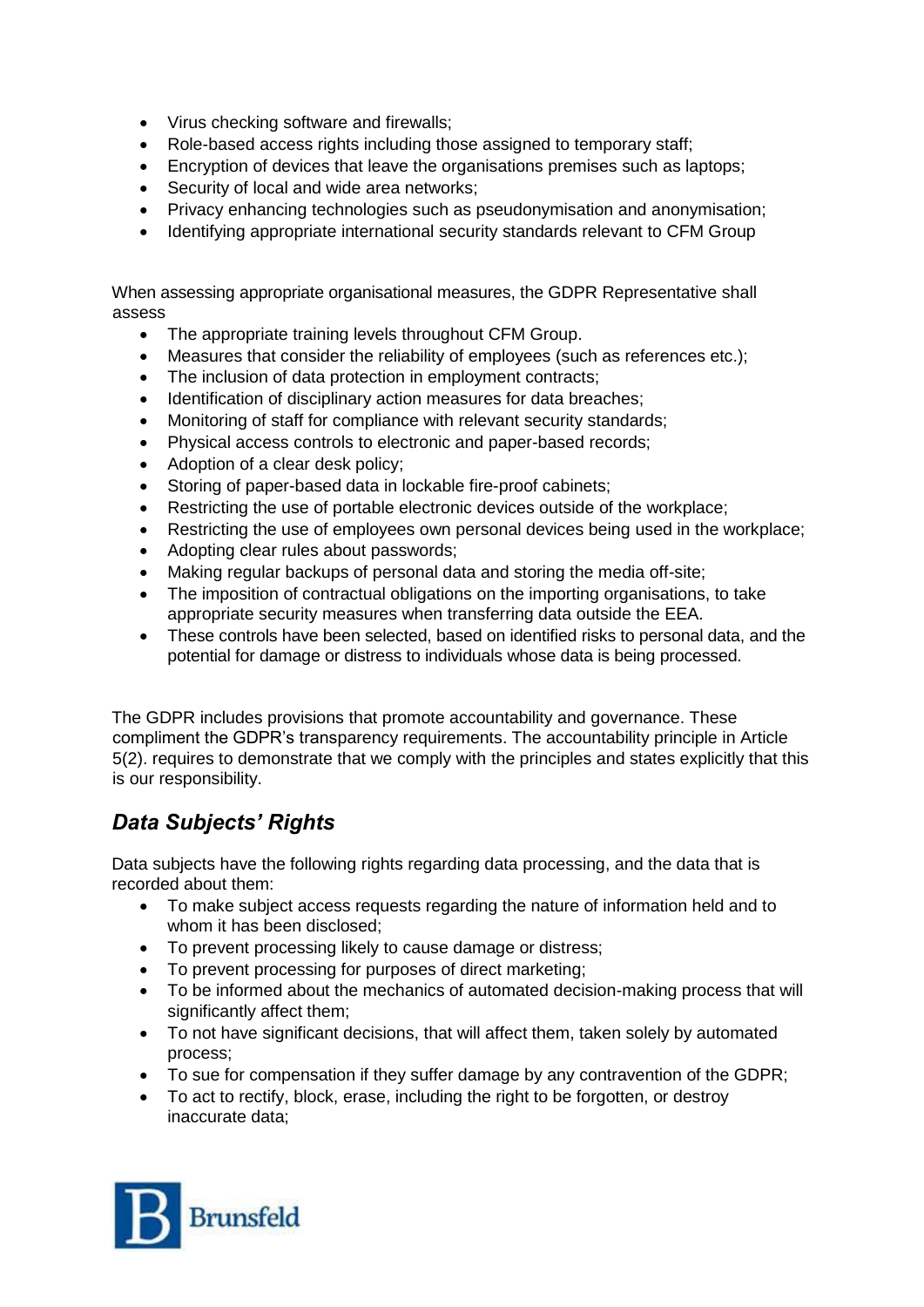- To request the Supervisory Authority to assess whether any provision of the GDPR has been contravened;
- To have personal data provided to them in a structured, commonly used and machine-readable format, and the right to have that data transmitted to another controller;
- To object to any automated profiling that is occurring without consent.

# *Subject Access Requests*

All individuals who are the subject of personal data held by Brunsfeld are entitled to:

- Ask **what information** the company holds about them and why;
- Ask **how to gain access** to it;
- Be informed about **how to keep it up to date**;
- Be informed about how the company is **meeting its data protection obligations**.

Should an Individual contact the company requesting this information, this is called a Subject Access Request.

Subject Access Requests from individuals should be made by in writing to the addressed above noted.

The data controller will aim to provide the relevant data within **30 days**.

The data controller will always verify the identity of anyone making a subject access request before handing over any information.

## *Consent*

Brunsfeld understands 'consent' to mean that it has been explicitly and freely given, and a specific, informed and unambiguous indication of the data subject's wishes that, by statement or by a clear affirmative action, signifies agreement to the processing of personal data relating to him or her. The data subject can withdraw their consent at any time.

Brunsfeld understands 'consent' to mean that the data subject has been fully informed of the intended processing and has signified their agreement, while in a fit state of mind to do so and without pressure being exerted upon them. Consent obtained under duress or on the grounds of misleading information will not be a valid basis for processing.

There must be some active communication between the parties to demonstrate "active consent". Consent cannot be inferred from non-responsive communications. The controller must be able to demonstrate that consent was obtained for the processing operation.

For sensitive data, explicit consent from data subjects must be obtained unless an alternative legitimate basis for processing exists.

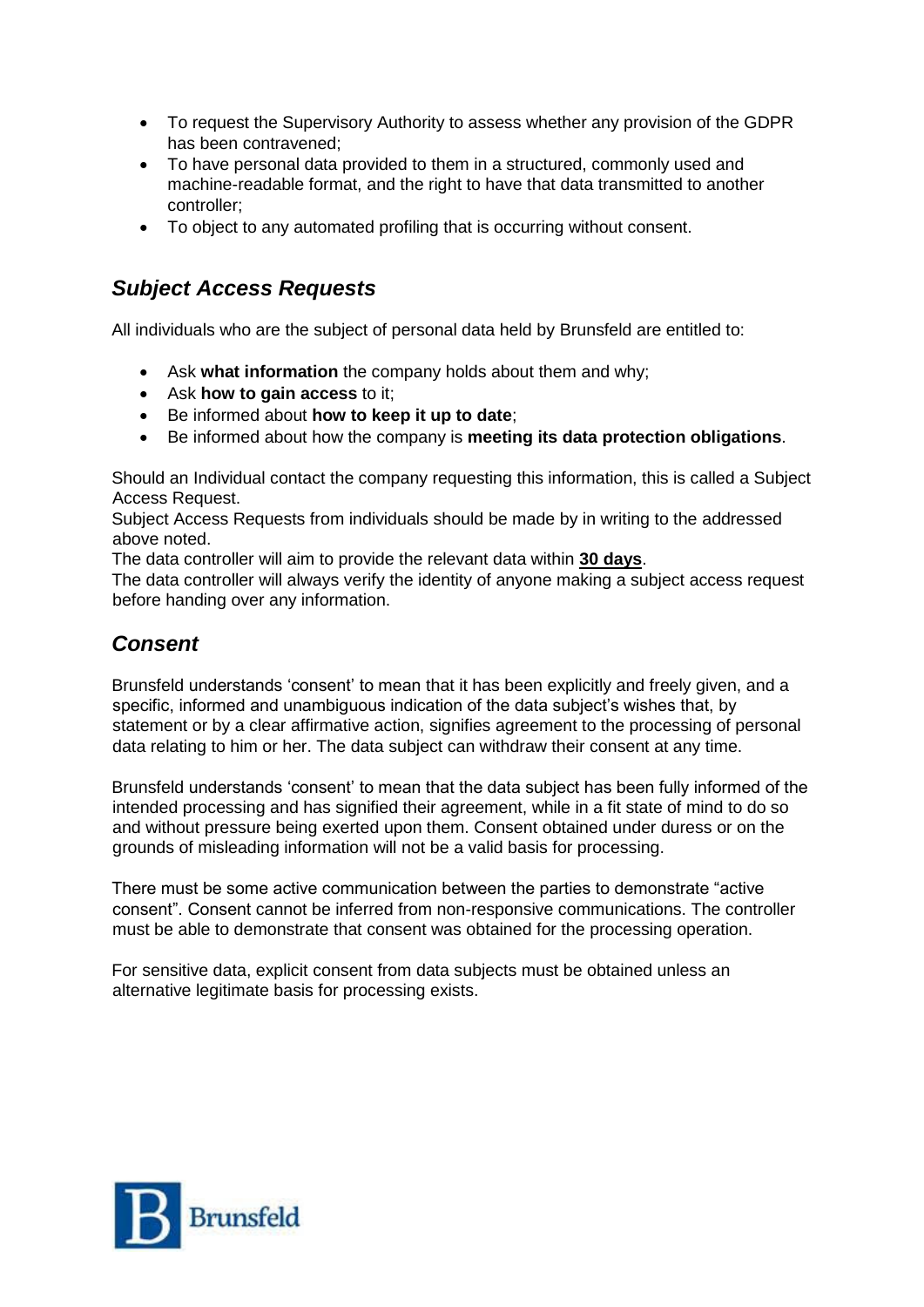# *Security of Data*

All Employees/Staff are responsible for ensuring that any personal data that Brunsfeld holds and for which they are responsible, is kept securely and is not, under any conditions, disclosed to any third party unless that third party has been specifically authorised by Brunsfeld to receive that information and has entered into a confidentiality agreement.

All personal data should be accessible only to those who need to use it, and access may only be granted in line with the Access Control Policy.

All personal data will be treated with the highest security and must be kept:

- in a lockable room with controlled access: and/or
- in a locked drawer or filing cabinet; and/or
- if computerised, password protected in line with corporate requirements in the Access Control Policy; and/or
- stored on (removable) computer media which are encrypted in line with Secure Disposal of Storage Media.

Care must be taken to ensure that PC screens and terminals are not visible except to authorised Employees/Staff. All Employees/Staff are required to enter into an Acceptable Usage Agreement before they are given access to organisational information of any sort, which details rules on screen time-outs etc.

Manual records may not be left where they can be accessed by unauthorised personnel and may not be removed from business premises without explicit *(written)* authorisation. As soon as manual records are no longer required for day-to-day client support, they must be removed from secure archiving in line with your policies.

Personal data may only be deleted or disposed of in-line with the Retention of Records Procedure Manual.

Records that have reached their retention date are to be shredded and disposed of as 'confidential waste'. Hard drives of redundant PCs are to be removed and immediately destroyed, as required before disposal.

Processing of personal data 'off-site' presents a potentially greater risk of loss, theft or damage to personal data. Staff must be specifically authorised to process data off-site.

## *Disclosure of Data*

Brunsfeld must ensure that personal data is not disclosed to unauthorised third parties which includes family members, friends, government bodies, and in certain circumstances, the Gardaí/Police. All Employees/Staff should exercise caution when asked to disclose personal data held on another individual to a third party. It is important to consider whether disclosure of the information is relevant to, and necessary for, the conduct of Brunsfeld business.

All requests to provide data for one of these reasons must be supported by appropriate paperwork and all such disclosures, must be, specifically authorised by GDPR Representative.

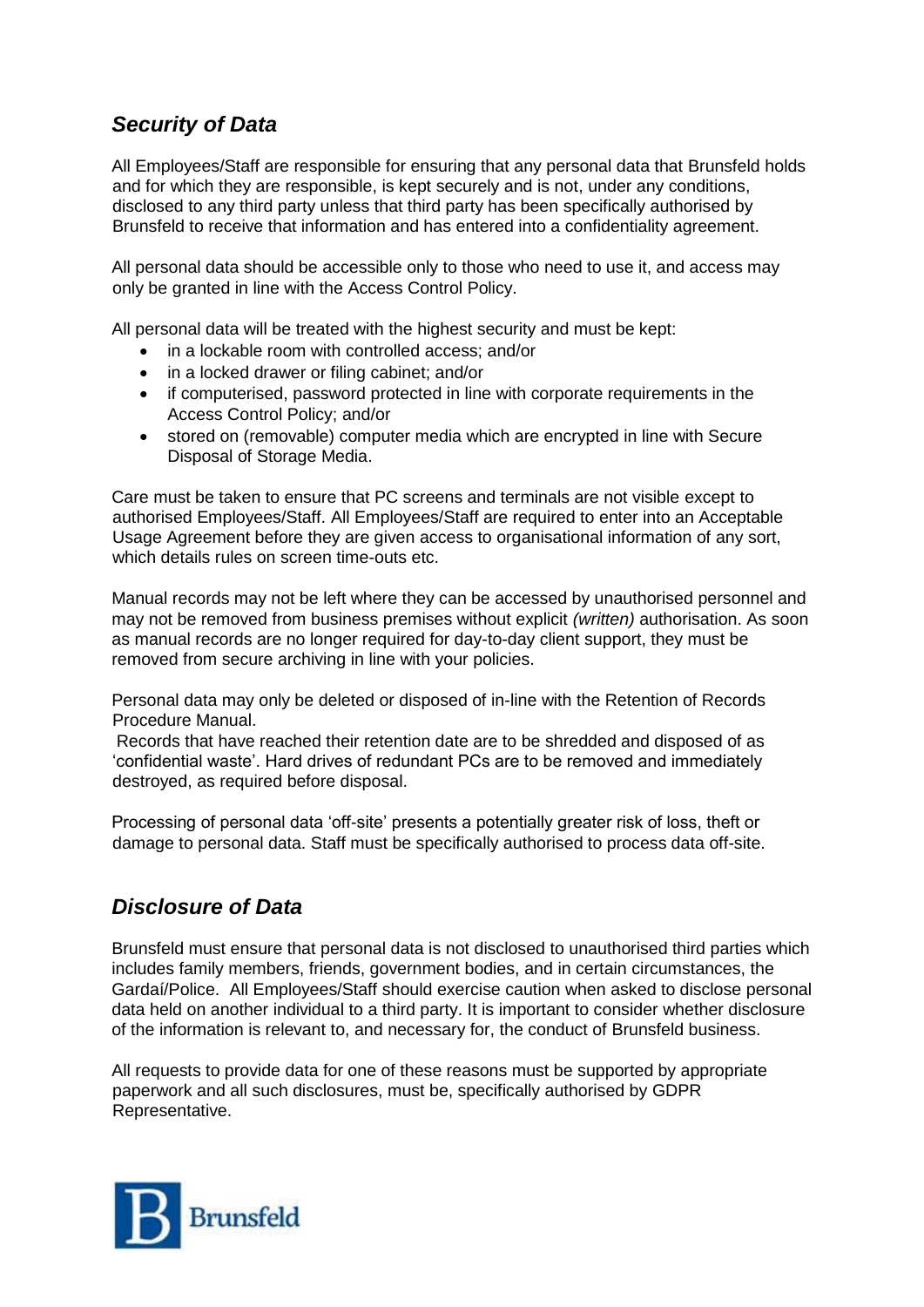# *Retention and Disposal of Data*

Brunsfeld shall not keep personal data in a form that permits identification of data subjects for a longer period than is necessary, in relation to the purpose(s) for which the data was originally collected.

Brunsfeld may store data for longer periods if the personal data will be processed solely for archiving purposes in the public interest, scientific or historical research purposes or statistical purposes, subject to the implementation of appropriate technical and organisational measures to safeguard the rights and freedoms of the data subject.

The retention period for each category of personal data will be set out in the Retention of Records Procedure, along with the criteria used to determine this period, including any statutory obligations Brunsfeld has, to retain the data.

Brunsfeld Data Retention, Data Disposal and Storage Removal Procedures will apply in all cases.

Personal data must be disposed of securely, in accordance with the sixth principle of the GDPR. Thus, processed in, an appropriate manner, to maintain security, thereby, protecting the "rights and freedoms" of data subjects. Any disposal of data, will be done in accordance with the Secure Disposal Procedure.

## *Data Transfers*

Should the occasion arise in the future all exports of data from within the Non-European Economic Area (EEA) countries (referred to in the GDPR as 'third countries') are unlawful unless there is an appropriate "level of protection for the fundamental rights of the data subjects".

The transfer of personal data outside of the EEA is prohibited unless one or more of the following specified safeguards, or exceptions, apply:

### *An Adequacy Decision*

The European Commission can and does assess third countries, a territory and/or specific sectors within third countries to assess whether there is an appropriate level of protection for the rights and freedoms of natural persons. In these instances, no authorisation is required. Countries that are members of the European Economic Area (EEA) but not of the EU are accepted as having met the conditions for an adequacy decision.

A list of countries that currently satisfy the adequacy requirements of the Commission are published in the *Official Journal of the European Union. (Please see "Related Documentation" section below).*

### *Assessment of Adequacy by the Data Controller*

In Assessing adequacy, the exporting controller, should consider the following factors:

- the nature of the information being transferred;
- the country or territory of origin, and final destination, of the information;
- how the information will be used and for how long:

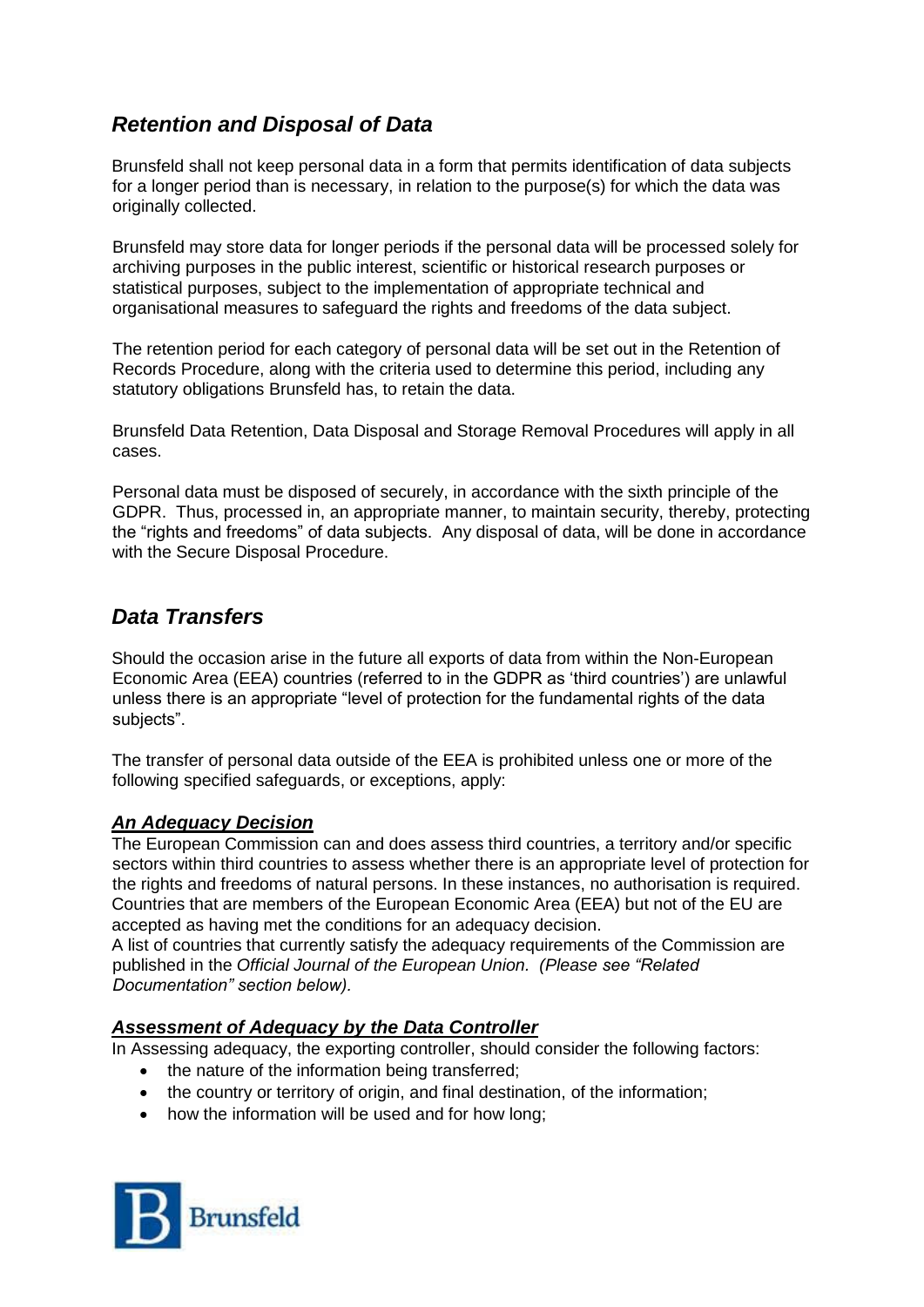• the laws and practices of the country of the transferee, including relevant codes of practice and international obligations.

### *Privacy Shield*

If Brunsfeld wishes in the future to transfer personal data from the EU to an organisation in the United States it should check that the organisation is signed up with the Privacy Shield framework at the U.S. Department of Commerce (DOC). The obligation applying to companies under the Privacy Shield are contained in the "Privacy Principles". The US DOC is responsible for managing and administering the Privacy Shield and ensuring that companies live up to their commitments. To certify, companies must have a privacy policy in line with the Privacy Principles e.g. use, store and further transfer the personal data according to a strong set of data protection rules and safeguards. The protection given to the personal data applies regardless of whether the personal data is related to an EU resident or not. Organisations must renew their "membership" with the Privacy Shield on an annual basis. If they do not, they can no longer receive and use personal data from the EU under that framework.

### *Binding Corporate Rules(BCRs)*

Brunsfeld may adopt, approved binding corporate rules for the transfer of data outside the EU. This requires submission to the relevant supervisory authority for approval of the rules that Brunsfeld is seeking to rely upon.

### *Model Contract Clauses*

Brunsfeld may adopt approved model contract clauses for the transfer of data outside of the EEA. If Brunsfeld adopts the (model contract clauses approved by the relevant supervisory authority), there is an automatic recognition of adequacy.

#### *Exceptions*

In the absence of an Adequacy Decision, Privacy Shield membership, Binding Corporate Rules and/or Model Contract Clauses, a transfer of personal data to a third country or international organisation shall only take place on one of the following conditions:

- the data subject has explicitly consented to the proposed transfer, after being informed of the possible risks of such transfers, for the data subject, due to the absence of an adequacy decision and appropriate safeguards;
- the transfer is necessary for the performance of a contract between the data subject and the controller, or the implementation of pre-contractual measures taken at the data subject's request;
- the transfer is necessary for the conclusion or performance of a contract concluded in the interest of the data subject, between the controller and another natural or legal person;
- the transfer is necessary for important reasons of public interest;
- the transfer is necessary for the establishment, exercise or defence of legal claims; and/or
- the transfer is necessary to protect the vital interests of the data subject or of other persons, where the data subject is physically or legally incapable of giving consent

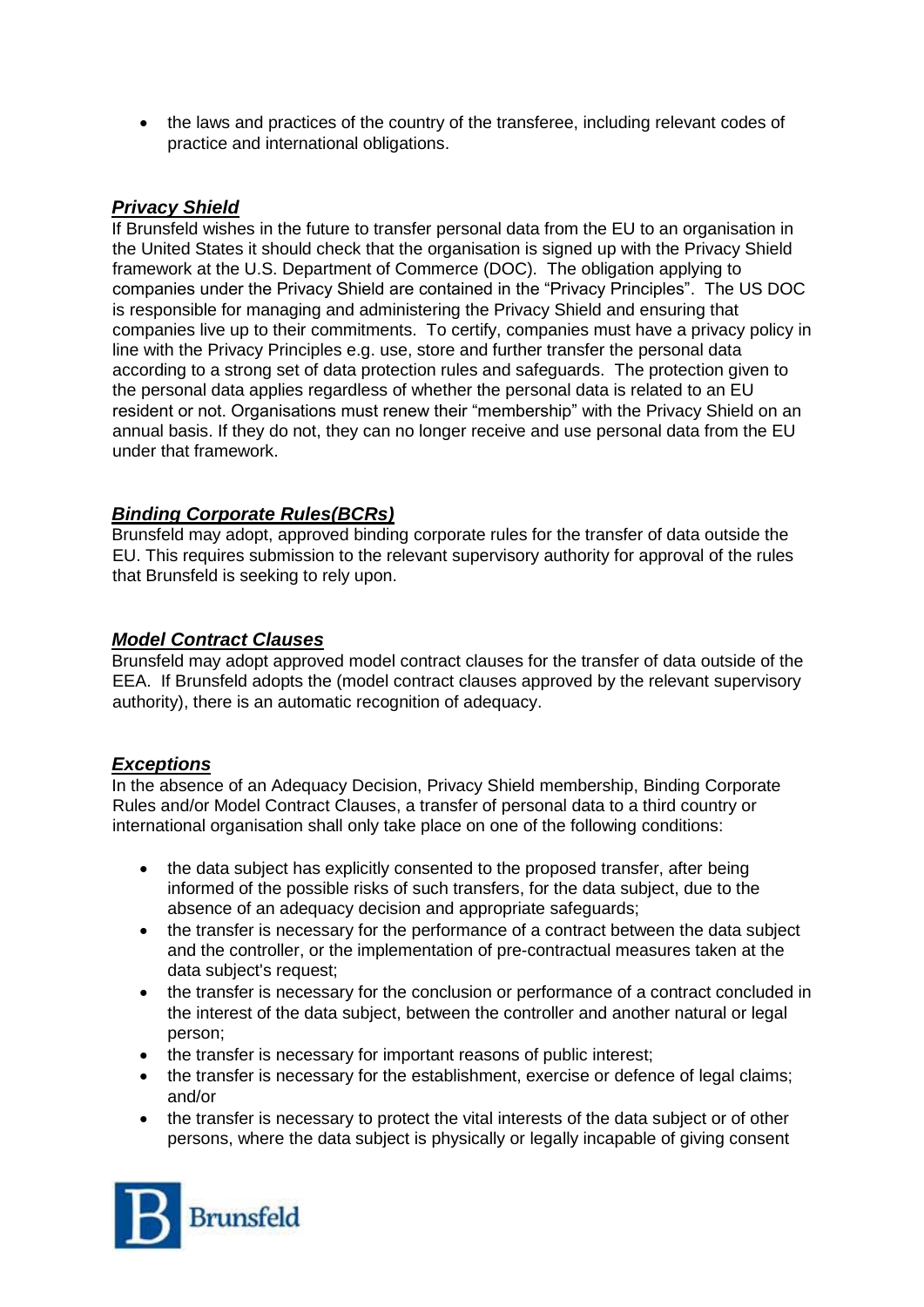### *Data flow*

Brunsfeld has established a data inventory and data flow process as part of its approach to address risks and opportunities throughout its GDPR compliance project namely;

- business processes that use personal data;
- source of personal data;
- volume of data subiects:
- description of each item of personal data;
- processing activity;
- maintains the inventory of data categories of personal data processed;
- documents the purpose(s) for which each category of personal data is used;
- recipients, and potential recipients, of the personal data;
- the role of Brunsfeld throughout the data flow;
- key systems and repositories;
- any data transfers:
- all retention and disposal requirements.

Brunsfeld is aware of all risks associated with the processing of, specific types of personal data.

Brunsfeld assesses the level of risk to individuals associated with the processing of their personal data. Data Protection Impact Assessments (DPIAs) will be carried out in relation to the processing of personal data by Brunsfeld and in relation to processing undertaken by other organisations on behalf of Brunsfeld should the occasion arise.

Brunsfeld shall manage any risks identified by the risk assessment, to reduce the likelihood of a non-conformance with this policy.

Where a type of processing, particularly using new technologies and considering the nature, scope, context and purposes of the processing is likely to result in a high risk to the rights and freedoms of natural persons, Brunsfeld shall, prior to the processing, carry out a Data Protection Impact Assessment (DPIA) of the impact of the envisaged processing operations on the protection of personal data. A single Data Protection Impact Assessment (DPIA) may address a set of similar processing operations that present similar high risks.

Following the result of a Data Protection Impact Assessment (DPIA), it is clear that Brunsfeld is about to commence processing of personal data that could cause damage and/or distress to the data subjects, the decision as to whether Brunsfeld may proceed must be escalated for review to the GDPR Representative.

The GDPR Representative shall, if there are significant concerns, either as to the potential damage or distress, or the quantity of data concerned, escalate the matter to the supervisory authority.

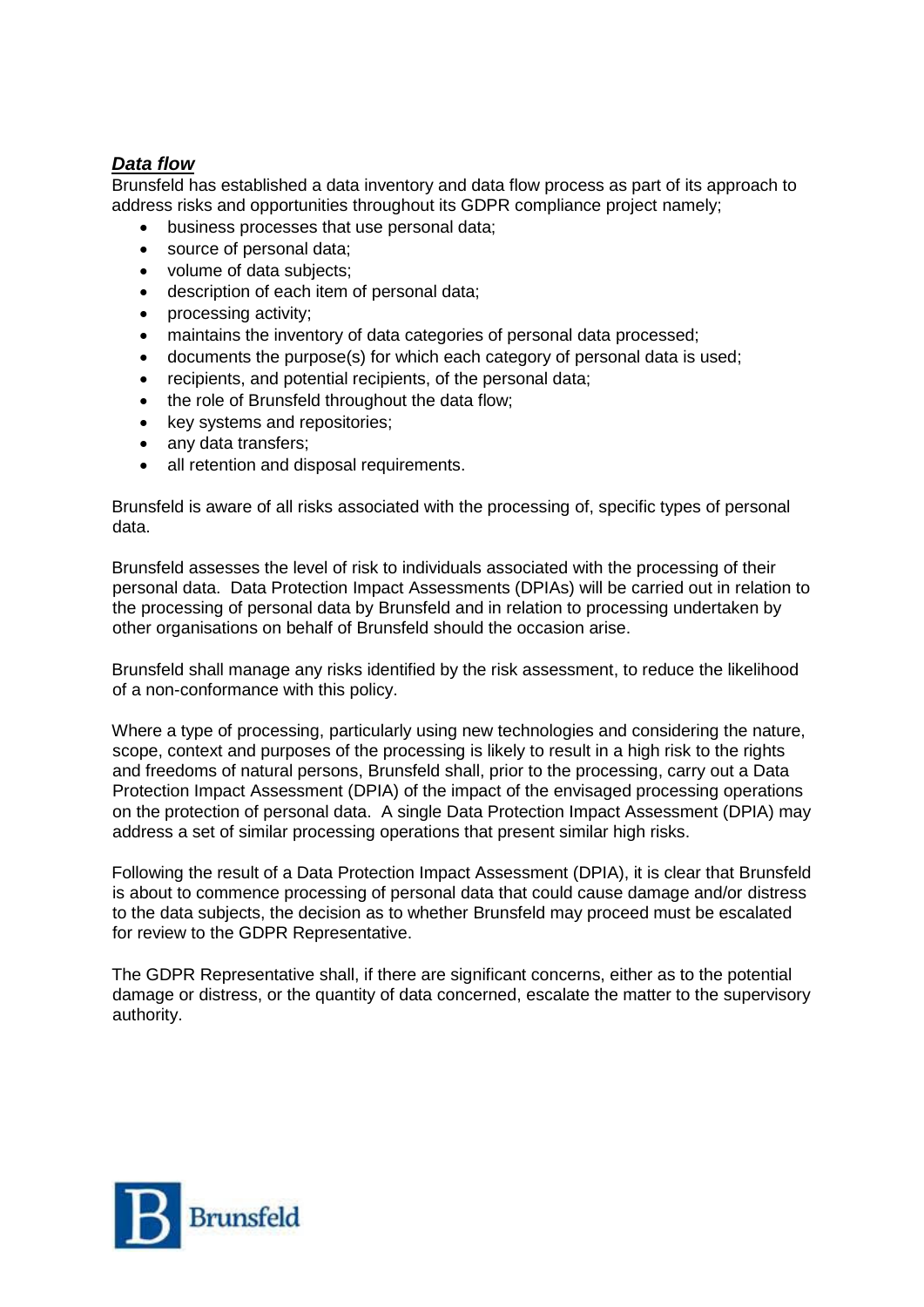# *Data Protection Risks*

This policy helps to protect Brunsfeld from potentially, serious data security risks, including:

- **Breaches of confidentiality:** for instance, information processed inappropriately;
- **Reputational damage:** for instance, the Company could suffer material or nonmaterial damage if hackers successfully gained access to sensitive data.

# *General Staff Guidelines*

- The only people able to access data covered by this policy should be those who **need it for their work**;
- Data **should not be shared informally**. When access to confidential information is required, employees can request it from their line managers;
- **Brunsfeld has provided training** to all employees to help them understand their responsibilities when handling data;
- Employees should keep all data secure, by taking sensible precautions and following the guidelines below;
- **Strong passwords are mandatory,** and they should never be shared;
- Personal data **should not be disclosed** to unauthorised people, either within the company or externally.
- Data should be **regularly reviewed and updated.** If it is found to be out of date and/or no longer required, it should be deleted and disposed of appropriately.
- Employees **should request help** from their line manager or the GDPR representative if they are unsure about any aspect of data protection.

# *Data Storage*

These rules describe how and where data should be safely stored. Questions about storing data safely can be directed to the IT manager or Data Controller. When data is **stored in paper format,** it should be kept in a secure place where unauthorised people cannot see it.

These guidelines also apply to data that is usually stored electronically but has been printed out for some reason:

- When not required, the paper or files should be kept **in a locked drawer or filing cabinet**;
- Employees should make sure paper and printouts are **not left where unauthorised people could see them**, like on a printer;
- **Data printouts should be shredded** and disposed of securely when no longer required;
- When data is **stored electronically**, it must be protected from unauthorised access, accidental deletion and malicious hacking attempts;
- Data should be **protected by strong passwords** that are changed regularly and never shared between employees;
- If data is **stored on removable media** (like a CD or DVD), these should be kept locked away securely when not being used;
- Data should only be stored on **designated drives and servers** and should only be uploaded to an **approved cloud computing service.**

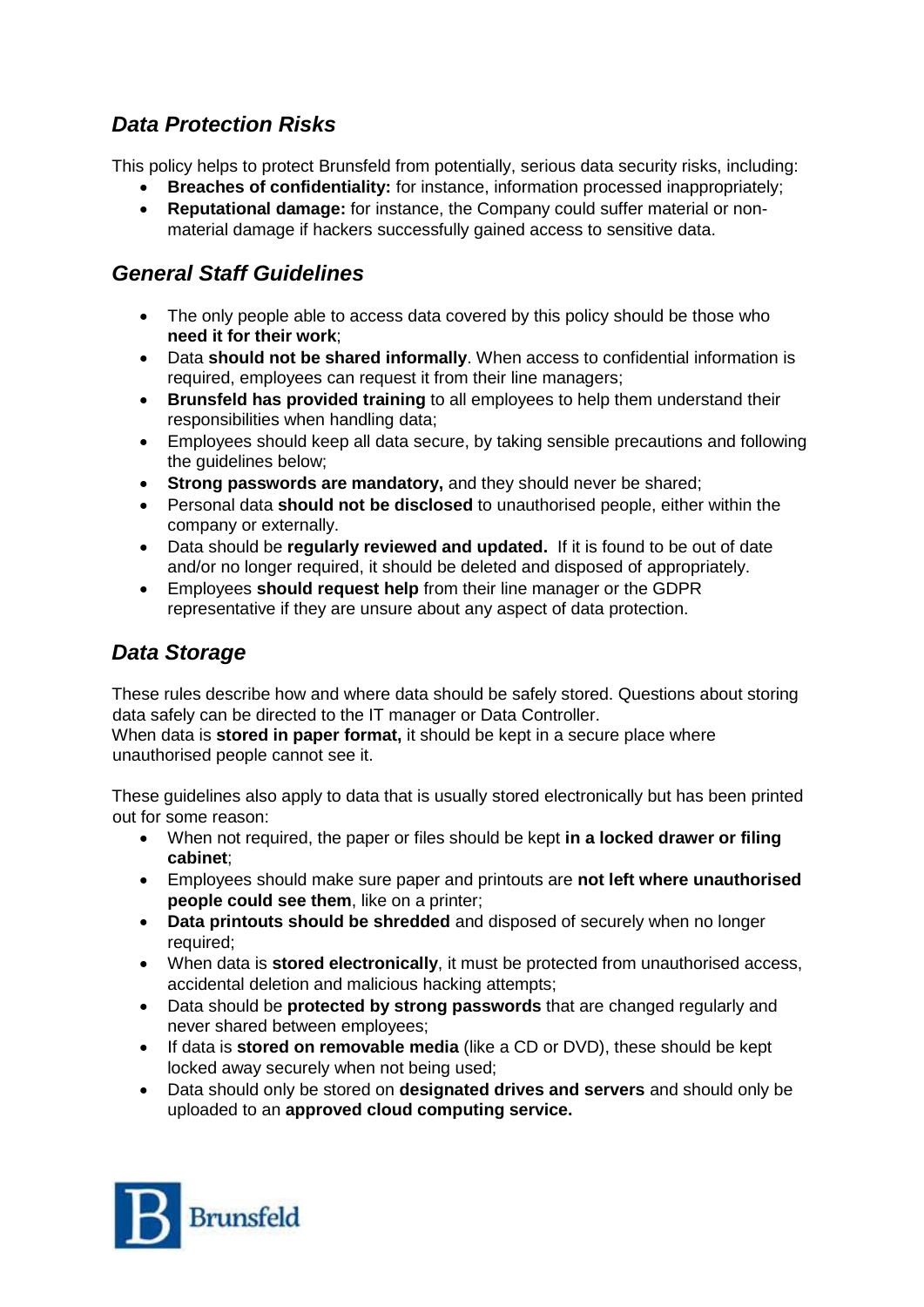- Servers containing personal data should be **sited in a secure location**, away from general office space.
- Data should be **backed-up frequently**. Those back-ups should be tested regularly, in line with the company's standard backup procedures.
- Data should **never be saved directly** to laptops or other mobile devices like tablets or smart phones.
- All servers and computers containing data should be protected by **approved security software and a firewall**.

# *Data Usage*

Personal data is of no value to Brunsfeld unless the business can make use of it. However, it is when personal data is accessed and used, that it can be at the greatest risk of loss, corruption or theft. For example:

- When working with personal data, employees should ensure **the screens of their computers are always locked** when left unattended.
- Personal data **should not be shared informally**. It should never be sent by email, as this form of communication is not secure.
- Data must be **encrypted before being transferred electronically**. The IT manager can explain how to send data to authorised external contacts.
- Personal data should **never be transferred outside of the European Economic Area** (EEA).
- Employees **should not save copies of personal data to their own computers.**  Always access and update the central copy of any data.

# *Data Accuracy*

The law requires Brunsfeld to take reasonable steps to ensure data is kept accurately and up to date.

The higher the importance, that the personal data is accurate, the greater the effort Brunsfeld will put into ensuring its accuracy.

It is the responsibility of all employees who work with data to take reasonable steps, to ensure it is kept as accurate and up to date as possible.

- Data will be held in **as few places as necessary**. Staff should not create any unnecessary additional data sets;
- Staff should **take every opportunity to ensure data is updated.** For instance, by confirming a customer's details when they call;
- Brunsfeld will make it **easy for data subjects to update the information** Brunsfeld holds about them. For instance, via the company website;
- Data should be **updated as inaccuracies are discovered**. For instance, if a customer can no longer be reached on their stored telephone number, it should be removed from the database.
- It is the marketing manager's responsibility to ensure **marketing databases are checked against industry suppression files** every six months.

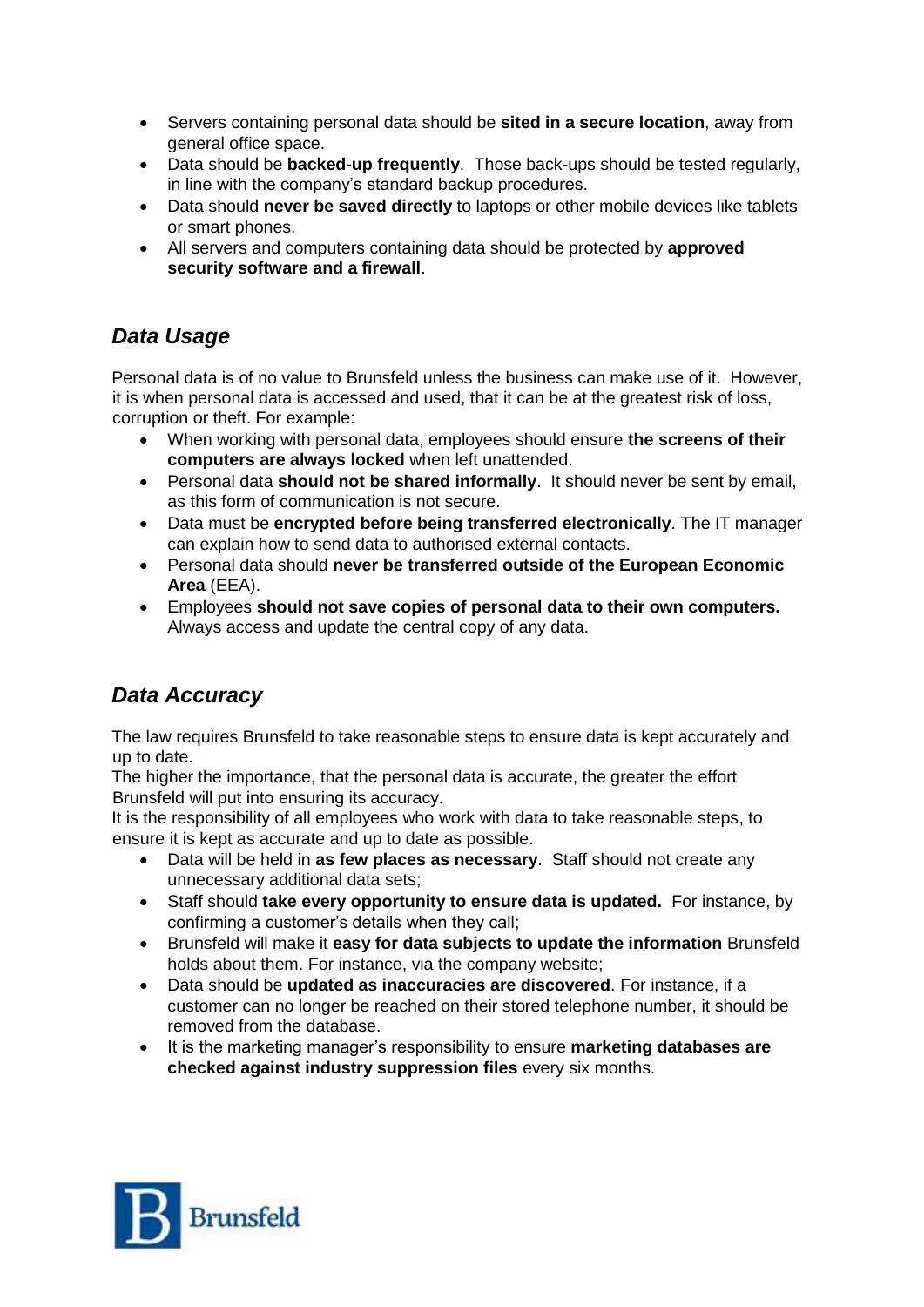# *Disclosing Data for Other Reasons*

In certain circumstances, GDPR allows personal data to be disclosed to law enforcement agencies without the consent of the data subject.

Under these circumstances, Brunsfeld will disclose requested data. However, the data controller will ensure the request is legitimate, seeking assistance from management and from the company's legal advisers, where necessary.

# *Providing Information*

Brunsfeld aims to ensure that individuals are aware that their data is being processed, and that they understand:

- How their data is being used;
- How to exercise their rights.

To this end, the company has a Privacy Statement, setting out how data relating to individuals is used by the company.

(This is available upon request. A version of this statement is also available on the Company's website [www.brunsfeld.ie\)](http://www.brunsfeld.ie/)

### **Roles and Responsibilities**

Brunsfeld is a (Data Controller under the GDPR).

Top Management and all those in managerial or supervisory roles throughout Brunsfeld are responsible for developing and encouraging good information handling practices within CFM Group; responsibilities are set out in individual job descriptions.

#### **GDPR Representative**

As Brunsfeld does not collect and process personal data as part of its ordinary business activities but more in exceptional circumstances, the firm made a decision not to appoint a DPO but has appointed a representative with responsibility for GDPR.

#### **Elaine Maher is the appointed person for GDPR and can be contacted 01 231 9334**

The GDPR Representatives specific responsibilities are in respect of procedures such as the Subject Access Request Procedure and are the first point of call for Employees/Staff, seeking clarification on any aspect of data protection compliance.

Compliance with data protection legislation is the responsibility of all Employees/Staff who process personal data.

Brunsfeld Training Policy sets out specific training and awareness requirements in relation to specific roles and Employees/Staff .

Employees/Staff of Brunsfeld are responsible for ensuring that any personal data about them and supplied by them to Brunsfeld is accurate and up-to-date.

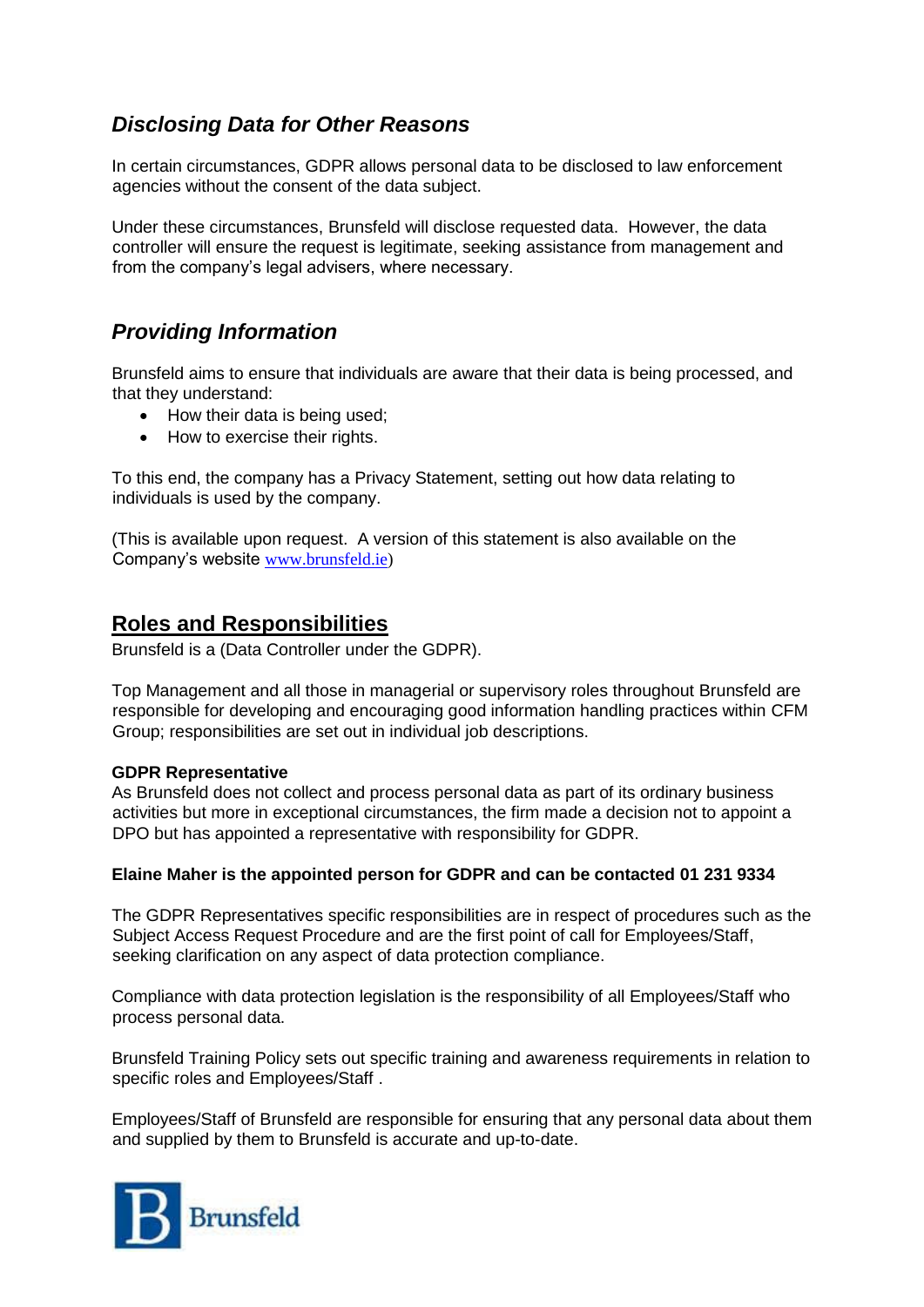Everyone who works for or with Brunsfeld has some responsibility for ensuring data is collected, stored and handled appropriately.

Each team that handles personal data must ensure that it is handled and processed in line with this policy and data protection principles.

However, these people have key areas of responsibility:

- The **Managing Director** is ultimately responsible for ensuring that Brunsfeld meets its legal obligations.
- The **GDPR Representative** Elaine Maher, is responsible for:
	- o Keeping the Managing Director updated about data protection responsibilities, risks and issues;
	- $\circ$  Reviewing all data protection procedures and related policies, in line with an agreed schedule;
	- o Arranging data protection training and advice for the people covered by this policy;
	- o Handling data protection questions from staff and anyone else covered by this policy;
	- $\circ$  Dealing with requests from individuals to see the data Brunsfeld holds about them (also called 'Subject Access Requests').
	- o Checking and approving any contracts or agreements with third parties that may handle the company's sensitive data.

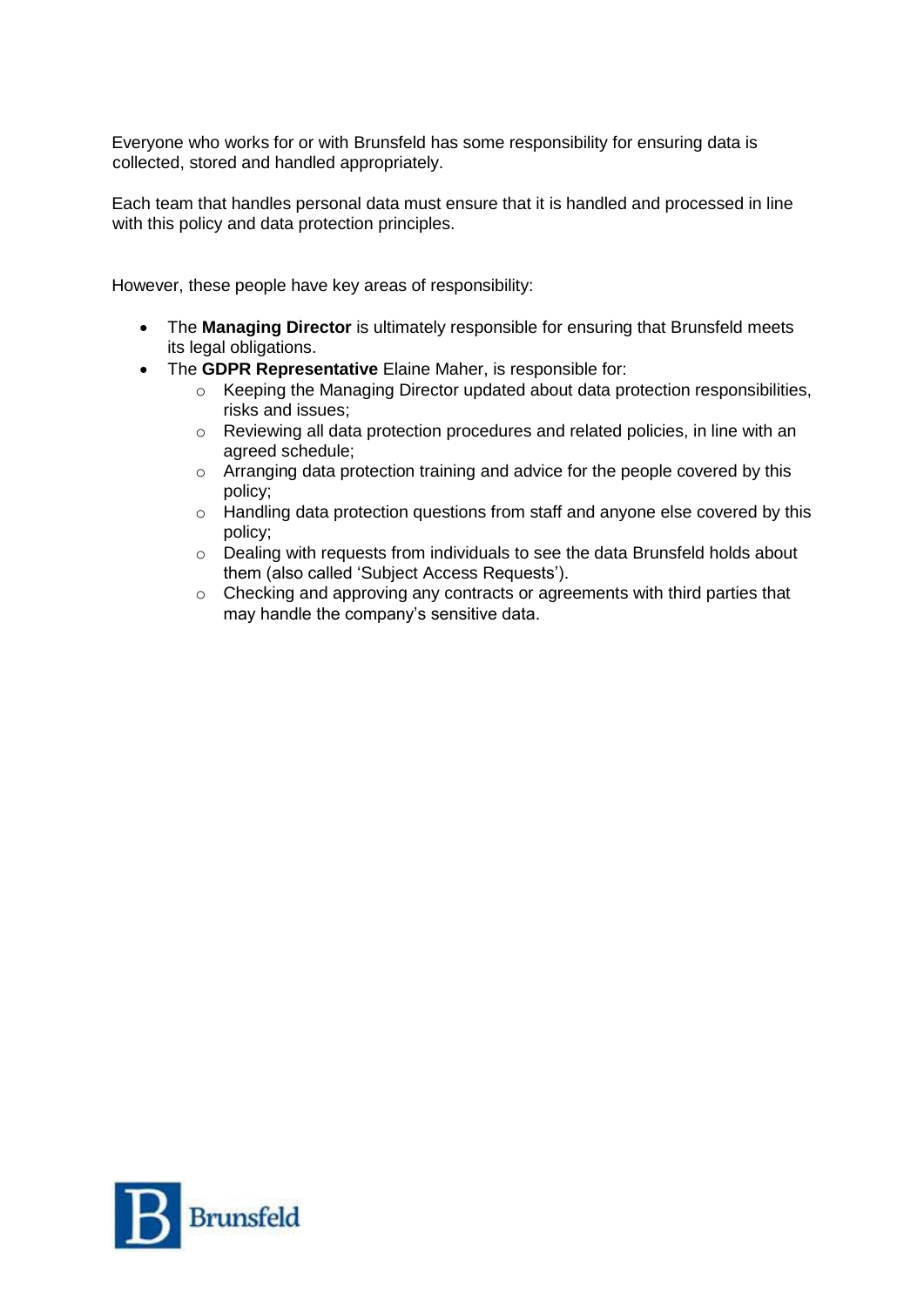## **Definitions**

Definitions used by the company drawn from the General Data Protection Regulation (GDPR)

### **Material scope (Article 2.)**

The GDPR applies to the processing of personal data wholly or partly by automated means (i.e. by computer) and to the processing other than by automated means of personal data (i.e. paper records) that form part of a filing system or are intended to form part of a filing system.

### **Territorial scope (Article 3.)**

The GDPR will apply to all controllers that are established in the EU (European Union) who process the personal data of data subjects, in the context of that establishment. It will also apply to controllers outside of the EU that process personal data in order to offer goods and services, or monitor the behaviour of data subjects who are resident in the EU.

## *GDPR Article 4. Definitions*

### **Establishment**

The main establishment of the controller in the EU will be the place in which the controller makes the main decisions as to the purpose and means of its data processing activities. The main establishment of a processor in the EU will be its administrative centre. If a controller is based outside the EU, it will have to appoint a representative in the jurisdiction in which the controller operates to act on behalf of the controller and deal with supervisory authorities.

#### **Personal Data**

Any information relating to an identified or identifiable natural person ('data subject'); an identifiable natural person is one who can be identified, directly or indirectly, in particular by reference to an identifier such as a name, an identification number, location data, an online identifier or to one or more factors specific to the physical, physiological, genetic, mental, economic, cultural or social identity of that natural person.

#### **Special Categories of Personal Data**

Personal data revealing racial or ethnic origin, political opinions, religious or philosophical beliefs, or trade-union membership, and the processing of genetic data, biometric data, for the purpose of, uniquely identifying a natural person, data concerning health or data concerning a natural person's sex life or sexual orientation.

#### **Data Controller**

The natural or legal person, public authority, agency or other body which, alone or jointly with others, determines the purposes and means of the processing of personal data; where the purposes and means of such processing are determined by European Union or Member State law, the controller or the specific criteria for its nomination may be provided for by European Union or Member State law.

#### **Data Subject**

Any living individual who is the subject of personal data held by an organisation.

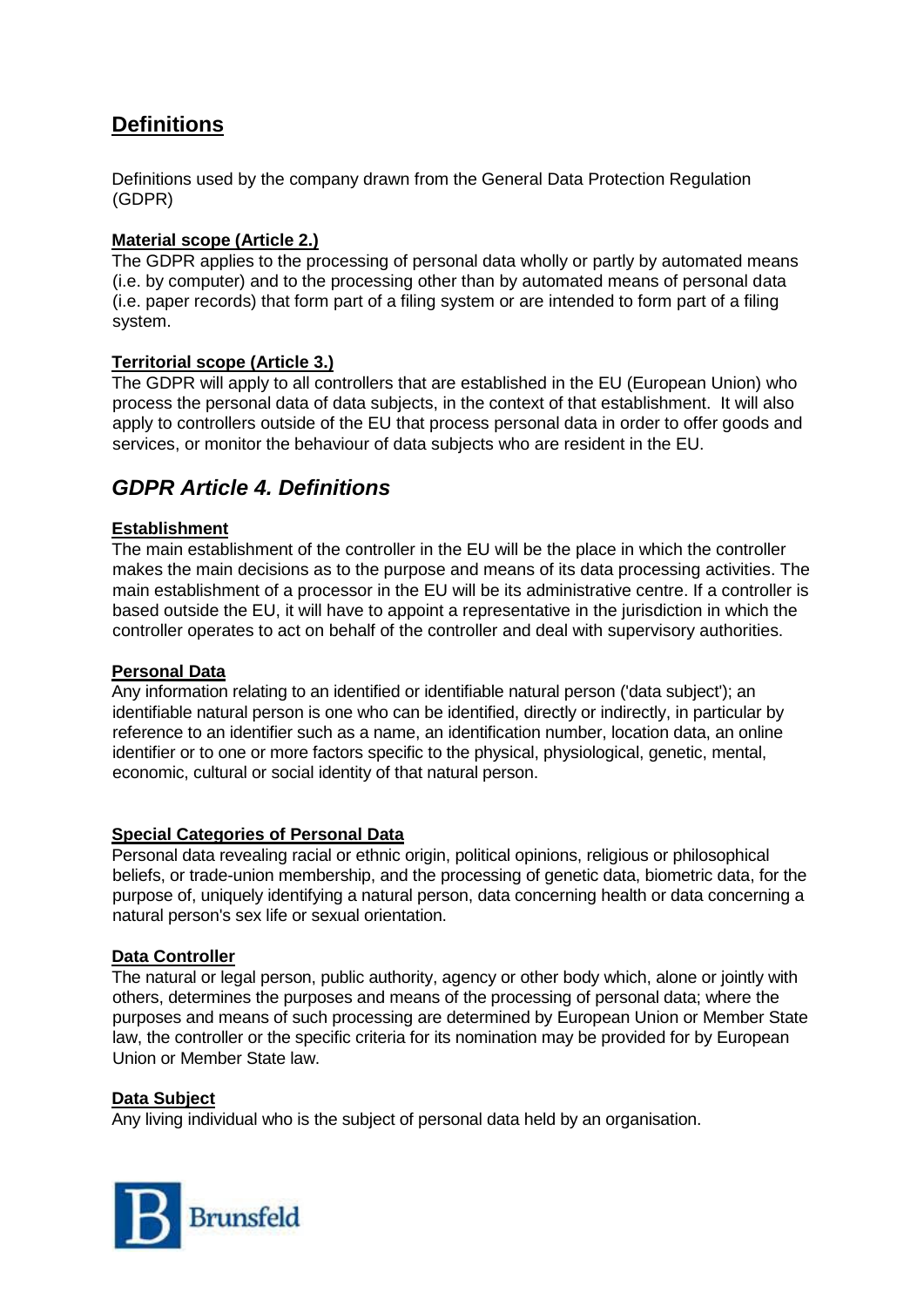### **Processing**

Any operation or set of operations which is performed on personal data or on sets of personal data, whether by automated means or not, such as collection, recording, organisation, structuring, storage, adaptation or alteration, retrieval, consultation, use, disclosure by transmission, dissemination or otherwise making available, alignment or combination, restriction, erasure or destruction.

#### **Profiling**

Is any form of automated processing of personal data intended to evaluate certain personal aspects relating to a natural person, or to analyse or predict that person's performance at work, economic situation, location, health, personal preferences, reliability, or behaviour. This definition is linked to the right of the data subject to object to profiling and a right to be informed about the existence of profiling, of measures based on profiling and the envisaged effects of profiling on the individual.

#### **Personal Data Breach**

A breach of security leading to the accidental, or unlawful, destruction, loss, alteration, unauthorised disclosure of, or access to, personal data transmitted, stored or otherwise processed. There is an obligation on the controller to report personal data breaches to the supervisory authority and where the breach is likely to adversely affect the personal data or privacy of the data subject.

### **Data Subject Consent**

Any freely given, specific, informed and unambiguous indication of the data subject's wishes by which he or she, by a statement or by a clear affirmative action, signifies agreement to the processing of personal data.

### **The GDPR and Children**

A child is defined currently, as being under the age of sixteen, but member states may consider

lowering the legal age of consent to thirteen. The processing of personal data of a child is only lawful if parental or custodian consent has been obtained. The controller shall make reasonable efforts to verify in such cases that consent is given or authorised by the holder of parental responsibility over the child.

#### **Third-Party**

A natural or legal person, public authority, agency or body other than the data subject, controller, processor and persons who, under the direct authority of the controller or processor, are authorised to process personal data.

#### **Filing System**

Any structured set of personal data which are accessible according to specific criteria, whether centralised, decentralised or dispersed on a functional or geographical basis.